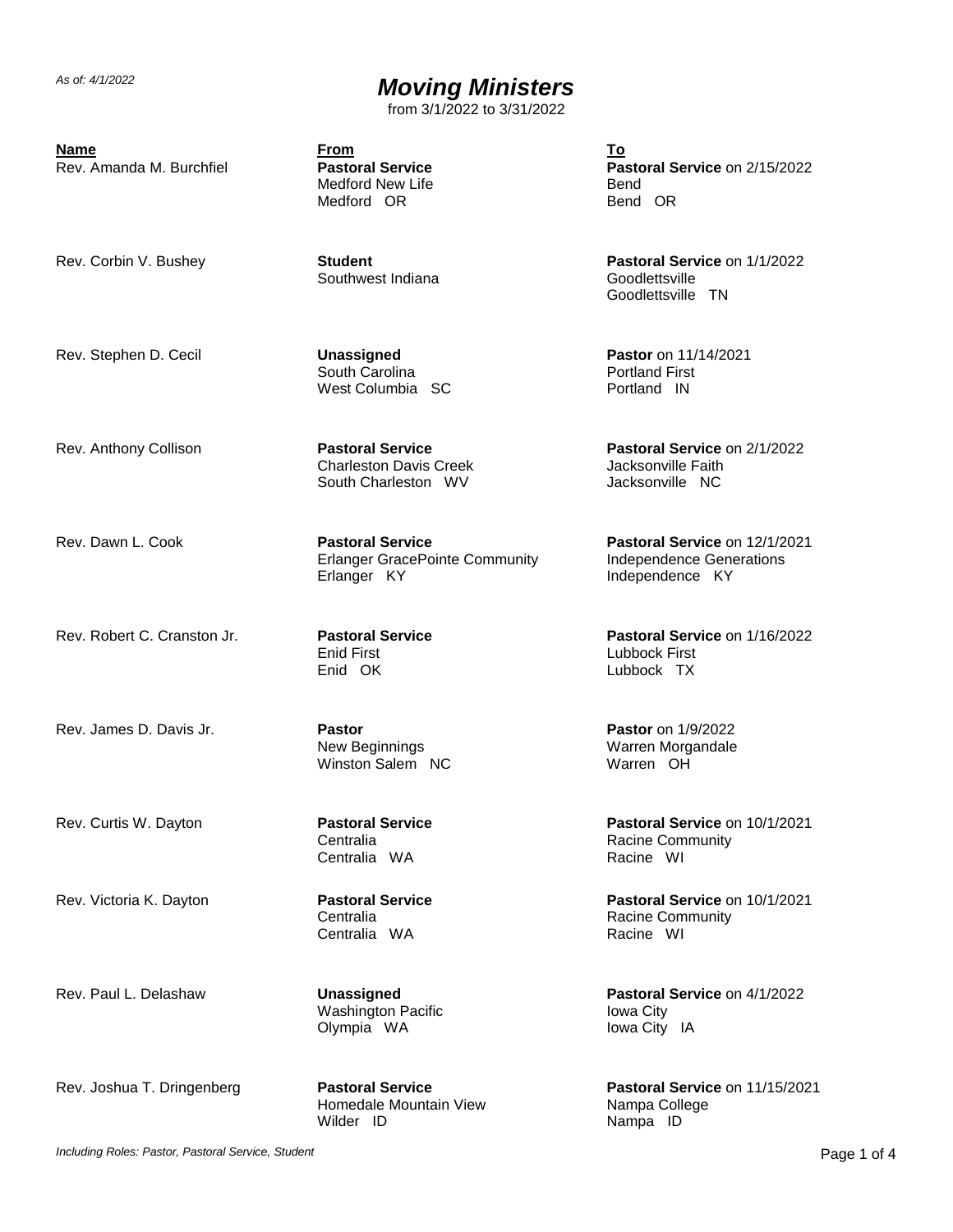from 3/1/2022 to 3/31/2022

### **Name From To**

Rev. Joshua D. Fredlund **Pastoral Service**

Rev. Kelly E. Green **Unassigned**

Southern Florida Lake Placid FL

Amarillo First Amarillo TX

Rev. Travis S. Greene **Pastoral Service**

Rev. Emmitt W. Jackson **Pastor** High Bridge Wilmore KY

**Goodlettsville** Goodlettsville TN

Rev. Alexandria Juniet **Student** Southwestern Ohio West Chester OH

Dr. James M. Kraemer **Pastor** Jamestown First Jamestown ND

Rev. J. Christopher Lindsey **Pastor** Grace Chapel- (Jasper) Jasper AL

Rev. Thomas D. Martin **Pastor**

Mount Zion Blountsville AL

Rev. Joshua C. Massey **Pastoral Service**

St. Charles LifeStream Waldorf MD

**Pastor** on 4/10/2022 Kearney CrossRoads Community Kearney MO

**Pastoral Service** on 2/1/2022 Zanesville First Zanesville OH

**Pastoral Service** on 4/10/2022 Kokomo First Kokomo IN

**Pastor** on 3/6/2022 **Clintonville** Paris KY

**Pastoral Service** on 1/9/2022 Bedford Bedford OH

**Pastor** on 2/13/2022 Oro Valley Oro Valley AZ

**Pastor** on 3/6/2022 Berry Berry AL

Rev. Emmanuel Manirakiza **Pastor Pastoral Service** on 1/25/2022 Franklin Centre Ormstown QC Canada

> **Pastor** on 12/26/2021 Nitrate City Muscle Shoals AL

**Pastor** on 1/9/2022 **McConnellstown** Huntingdon PA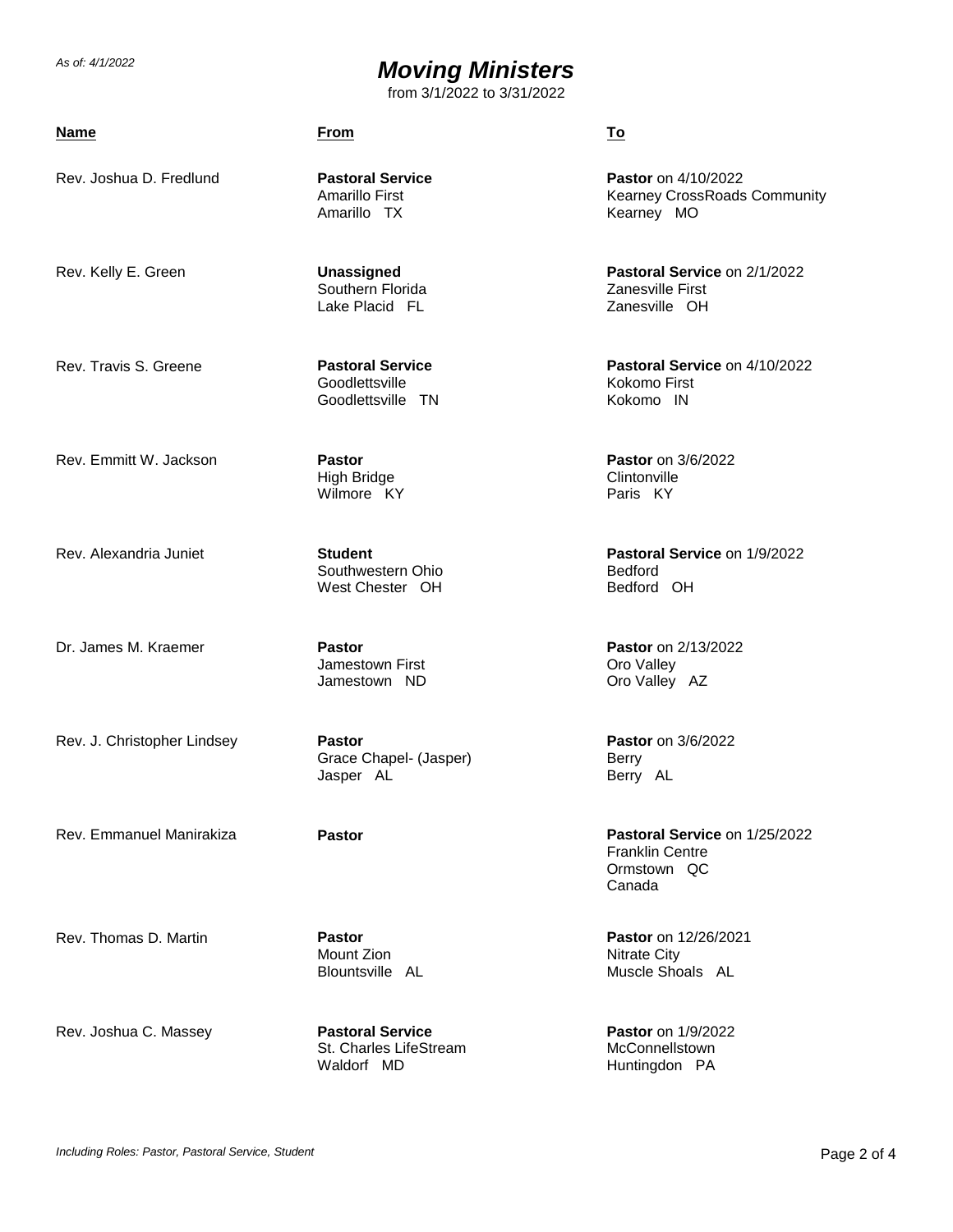from 3/1/2022 to 3/31/2022

**Name From To**

Rev. Mark Curtis Massey **Pastor**

Berlin The River Berlin MD

Rev. Toni Miller **Pastoral Service**

**Obetz** Obetz OH

Corbin Corbin KY

Rev. Chad D. Moler **Pastor**

Rev. Edgar V. Monterroza **Pastor**

Santa Monica Spanish Santa Monica CA

Rev. Michael L. Reeves USAR **Pastoral Service** Belton First Belton TX

Rev. Diane M. Reinertsen **Unassigned** Oregon Pacific

Rev. Rachel A. Roberts **Pastoral Service** Dayton Freedom House Dayton OR

Rev. Jeffrey A. Rogers **Pastor** Canastota Canastota NY

Rev. Susan Rowe **Unassigned** North Arkansas Conway AR

Rev. Mark J. Schiro **Unassigned** Oregon Pacific

Rev. Matthew Spear **Pastoral Service** 

Chicago First Lemont IL

**Pastor** on 1/24/2022 Easton Real Life Chapel Easton MD

**Pastoral Service** on 3/1/2022 Logan Logan OH

**Pastor** on 3/21/2022 Charlottesville First Keswick VA

**Pastor** on 2/20/2022 Springdale Primera Springdale AR

**Pastoral Service** on 2/1/2022 Oak Harbor Oak Harbor WA

**Pastoral Service** on 3/1/2022 Salem First Salem OR

**Pastor** on 3/14/2022 Sheridan Sheridan OR

**Pastor** on 2/28/2022 Syracuse Christ Community Syracuse NY

**Pastoral Service** on 2/27/2022 Springfield One Life Springfield MO

**Pastor** on 2/21/2022 Myrtle Point Freedom Fellowship Myrtle Point OR

**Pastoral Service** on 3/6/2022 Connection Point (Lakes Community) Muskegon MI

*Including Roles: Pastor, Pastoral Service, Student* Page 3 of 4